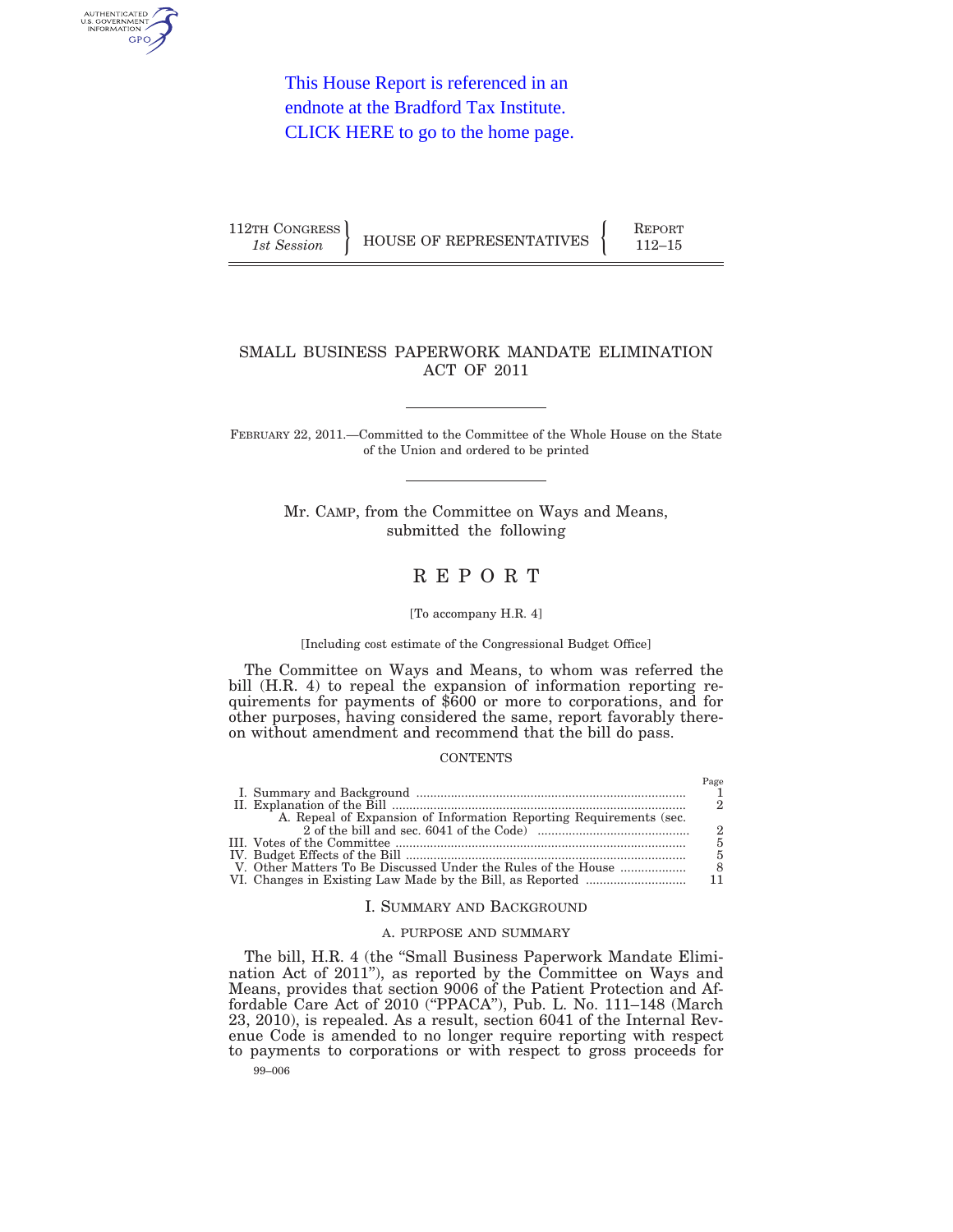property. Further, the additional regulatory authority granted to the Secretary is repealed.

#### B. BACKGROUND AND NEED FOR LEGISLATION

Originally enacted in 2010 to help finance the cost of PPACA, the new provisions requiring expanded tax information reporting by businesses have generated considerable concern among taxpayers and policymakers alike. It is now widely acknowledged that, if allowed to go into effect, the expansion of these information reporting requirements will impose a substantial tax compliance burden on small businesses, forcing them to devote scarce resources to tax filing instead of to business expansion and job creation. Because the burdens on small businesses resulting from the imposition of these new requirements outweigh any potential improvement in tax compliance, the bill reflects a consensus that these new rules should be repealed.

### C. LEGISLATIVE HISTORY

### *Background*

H.R. 4 was introduced on January 12, 2011, and was referred to the Committee on Ways and Means.

### *Committee action*

The Committee on Ways and Means marked up the bill on February 17, 2011, and ordered the bill favorably reported by voice vote.

### *Committee hearings*

The Committee on Ways and Means held a full Committee hearing on January 20, 2011, on fundamental tax reform. This hearing focused on the economic and administrative burdens imposed by the current structure of the Federal income tax, including with respect to the burdens associated with the expanded Form 1099 reporting requirements imposed under section 9006 of PPACA.

The Committee on Ways and Means held a full Committee hearing on January 26, 2011, on the health care law's impact on jobs, employers, and the economy, including the impact of PPACA's expanded Form 1099 reporting requirements.

The Committee on Ways and Means held a full Committee hearing on February 15, 2011, on the President's Fiscal Year 2012 Budget with Secretary of the Treasury Timothy F. Geithner, including the President's proposal relating to information reporting on payments to corporations and payments for property.

#### II. EXPLANATION OF THE BILL

#### A. REPEAL OF EXPANSION OF INFORMATION REPORTING REQUIREMENTS (SEC. 2 OF THE BILL AND SEC. 6041 OF THE CODE)

### *Present law*

A variety of information reporting requirements apply under present law.1 The primary provision governing information reporting by payors requires an information return by every person en-

<sup>1</sup>Secs. 6031 through 6060.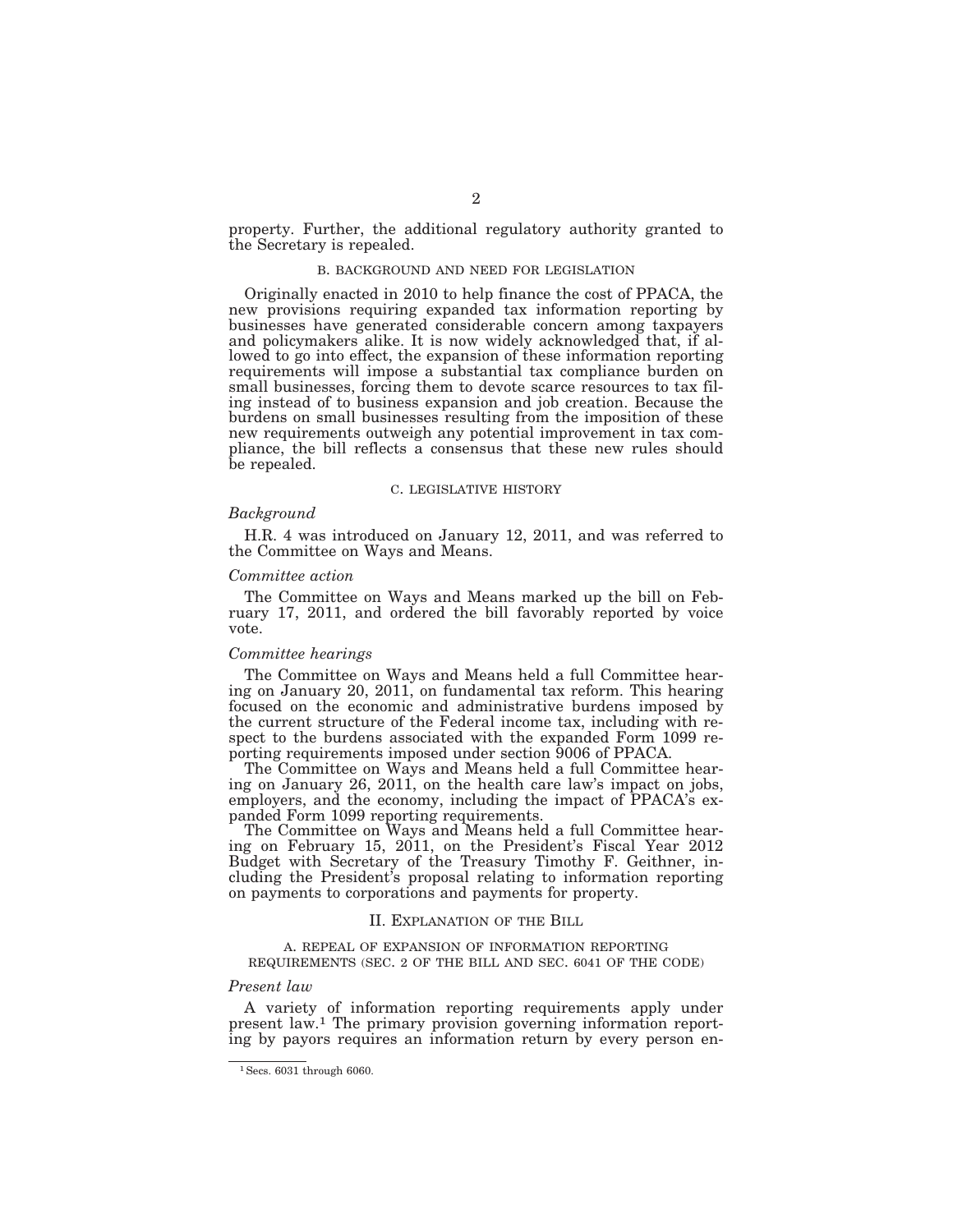gaged in a trade or business who makes payments to any one payee aggregating \$600 or more in any taxable year in the course of that payor's trade or business.2 Reportable payments include compensation for both goods and services, and may include gross proceeds. Certain enumerated types of payments that are subject to other specific reporting requirements are carved out of reporting under this general rule by regulation.3 Another carveout excepts payments to corporations from reporting requirements.4

For payments made after December 31, 2011, the class of payments subject to reporting was expanded in two ways.5 First, the regulatory carveout for payments to corporations was expressly overridden by the addition of section 6041(i). In addition, information reporting requirements were expanded to include gross proceeds paid in consideration for any type of property. The payor is required to provide the recipient of the payment with an annual statement showing the aggregate payments made and contact information for the payor.6 The regulations generally except from reporting payments to exempt organizations, governmental entities, international organizations, or retirement plans.

Additionally, the requirement that businesses report certain payments is generally not applicable to payments by persons engaged in a passive investment activity. However, beginning in 2011, recipients of rental income from real estate generally are subject to the same information reporting requirements as taxpayers engaged in a trade or business.7 In particular, rental income recipients making payments of \$600 or more to a service provider (such as a plumber, painter, or accountant) in the course of earning rental income are required to provide an information return (typically Form 1099–MISC) to the IRS and to the service provider. Exceptions to this reporting requirement are made for (i) individuals who rent their principal residence on a temporary basis, including members of the military or employees of the intelligence community (as defined in section  $121(d)(9)$ , (ii) individuals who receive only minimal amounts of rental income, as determined by the Secretary in accordance with regulations, and (iii) individuals for whom the requirements would cause hardship, as determined by the Secretary in accordance with regulations.8

Detailed rules are provided for the reporting of various types of investment income, including interest, dividends, and gross pro-

<sup>2</sup>Sec. 6041(a). Information returns are generally submitted electronically on Forms 1096 and

Forms 1099, although certain payments to beneficiaries or employees may require use of Forms W-2, respectively. Treas. Reg. sec. 6041(a) requires reporting of payments "other than payments to which section 6042(a)(1), 604

<sup>5</sup>The Patient Protection and Affordable Care Act, Pub. L. No. 111–148, sec. 9006 (March 23, 2010).

<sup>2010).&</sup>lt;br>  $6 \text{Sec. } 6041 \text{(d)}$ . Specifically, the recipient of the payment is required to provide a Form W-9<br>
to the payor, which enables the payee to provide the recipient of the payment with an annual<br>
statement showing th Form W–9 is not provided, the payor is required to "backup withhold" tax at a rate of 28 percent of the gross amount of the payment unless the payee has otherwise established that the income<br>is exempt from backup withholding. The backup withholding tax may be credited by the payee<br>against regular income tax liability,

<sup>2010).&</sup>lt;br><sup>8</sup>Treasury has not promulgated regulations defining these "minimal amounts of rental in-

come'' or ''hardship'' cases.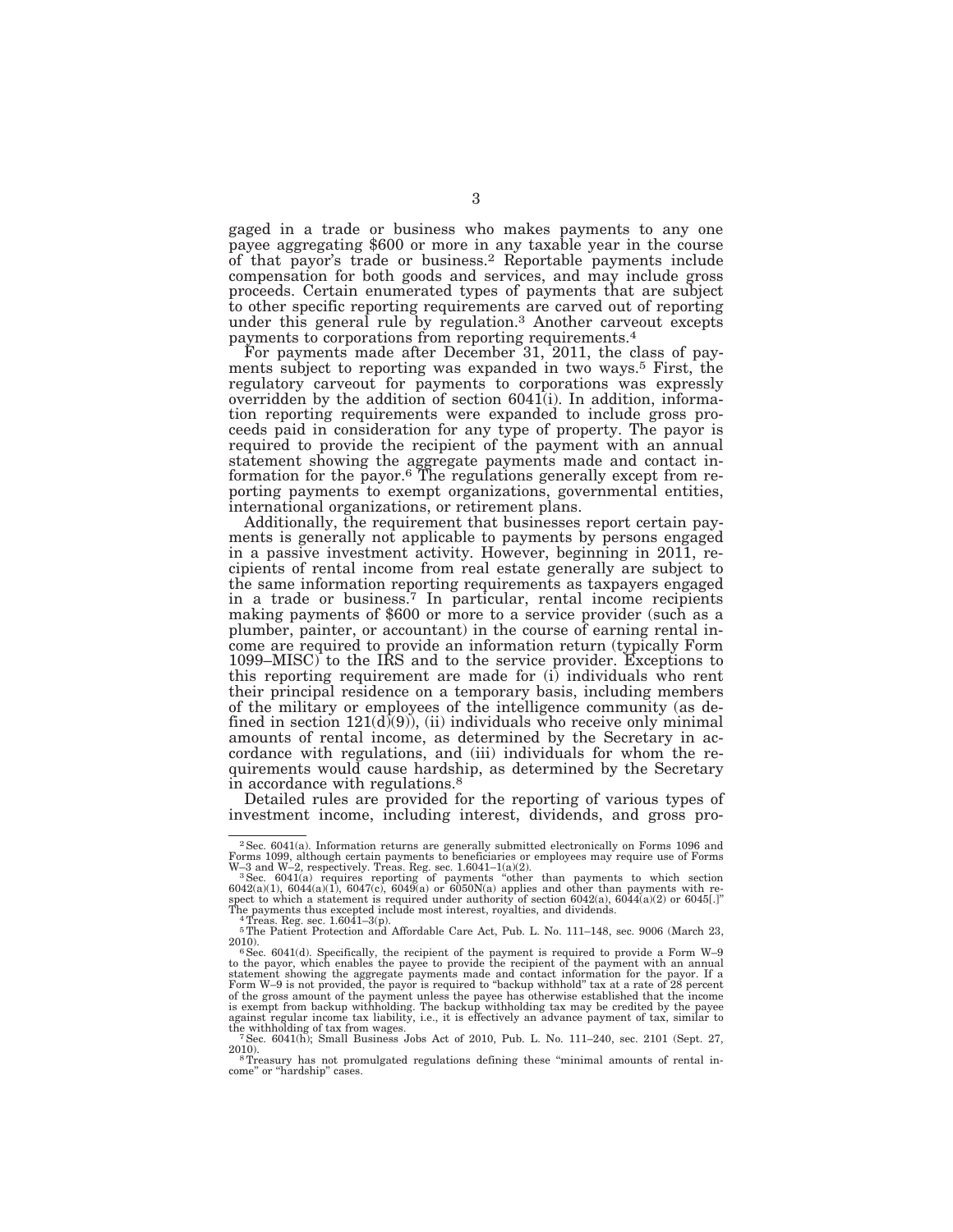ceeds from brokered transactions (such as a sale of stock).9 In general, the requirement to file Form 1099 applies with respect to amounts paid to U.S. persons and is linked to the backup withholding rules of section 3406. Thus, a payor of interest, dividends or gross proceeds generally must request that a U.S. payee (other than certain exempt recipients) furnish a Form W–9 providing that person's name and taxpayer identification number.<sup>10</sup> That information is then used to complete the Form 1099.

Failure to comply with the information reporting requirements results in penalties, which may include a penalty for failure to file the information return,11 a penalty for failure to furnish payee statements,<sup>12</sup> or failure to comply with other various reporting requirements.13

#### *Reasons for change*

The Committee understands that there is a significant tax gap, or difference between the amount of tax owed by taxpayers and the amount voluntarily paid to the IRS, that must be addressed. The Committee also recognizes that information reporting requirements generally improve taxpayer compliance. However, the Committee is concerned that the expansion of the information reporting requirements imposes a substantial tax compliance burden on small businesses, including costs to acquire new software or pay for additional accounting services. The Committee believes this burden is disproportionate as compared with any resulting improvement in tax compliance and therefore believes that these requirements should be repealed in their entirety. The Committee will continue to explore other potential solutions to the tax gap problem.

### *Explanation of provision*

Under the provision, the changes to section 6041 enacted under section 9006 of the Patient Protection and Affordable Care Act that provide rules for payments to corporations, provide additional regulatory authority and impose a reporting requirement with respect to gross proceeds from property, are repealed in their entirety.

#### *Effective date*

This provision is effective for payments made after December 31, 2011.

9Secs. 6042 (dividends), 6045 (broker reporting) and 6049 (interest), as well as the Treasury regulations thereunder.<br>
<sup>10</sup> See Treas. Reg. sec. 31.3406(h)–3.<br>
<sup>11</sup> Sec. 6721.<br>
<sup>12</sup> Sec. 6722.<br>
<sup>13</sup> Sec. 6723.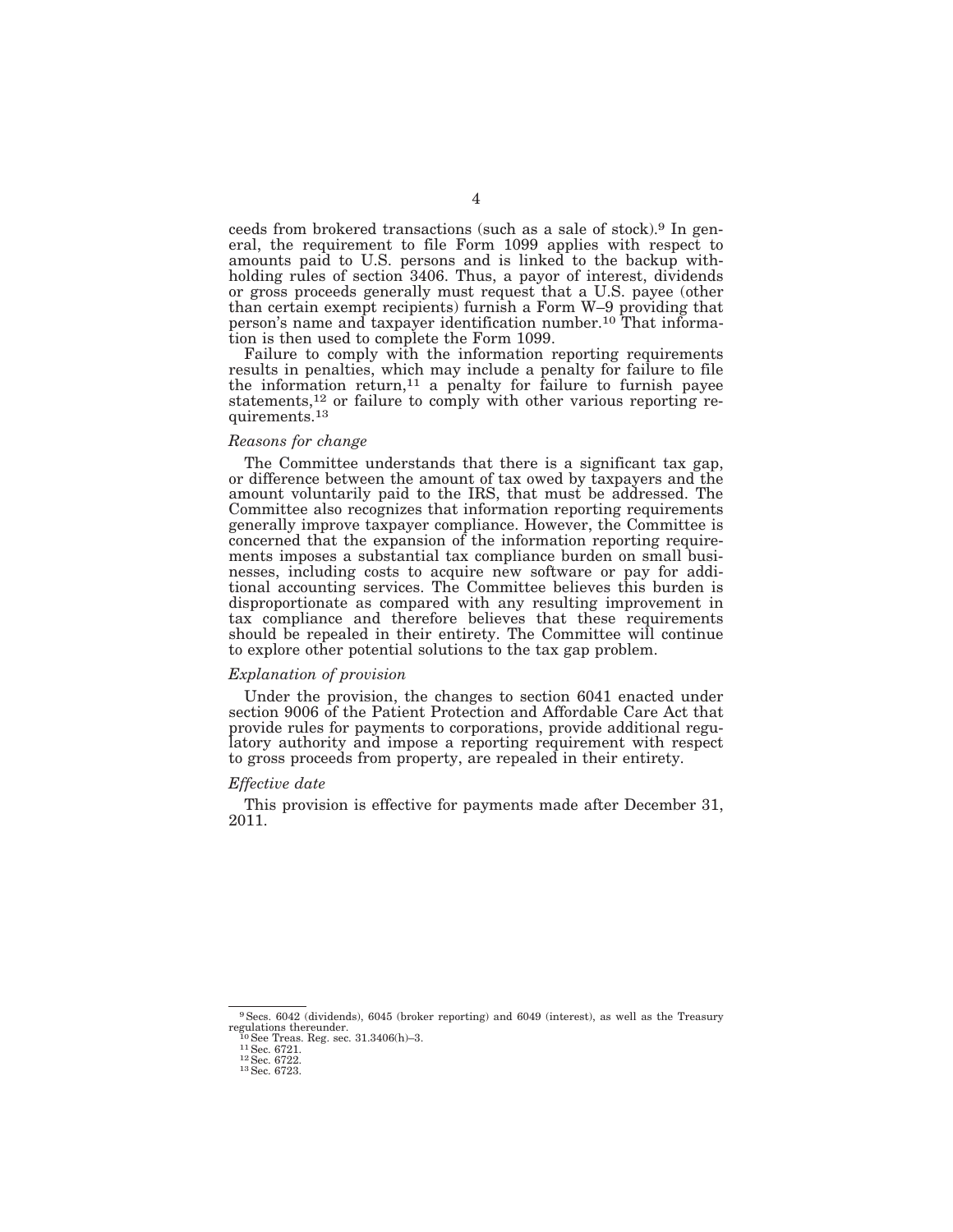### III. VOTES OF THE COMMITTEE

In compliance with clause 3(b) of rule XIII of the Rules of the House of Representatives, the following statements are made concerning the vote of the Committee on Ways and Means in its consideration of H.R. 4, the "Small Business Paperwork Mandate Elimination Act of  $2011$ ."

### MOTION TO REPORT RECOMMENDATIONS

H.R. 4 was ordered favorably reported by voice vote (with a quorum being present).

### IV. BUDGET EFFECTS OF THE BILL

#### A. COMMITTEE ESTIMATE OF BUDGETARY EFFECTS

In compliance with clause 3(d) of the rule XIII of the Rules of the House of Representatives, the following statement is made concerning the effects on the budget of the revenue provisions of the bill, H.R. 4 as reported.

The bill, as reported, is estimated to have the following effects on budget receipts for fiscal years 2011–2021: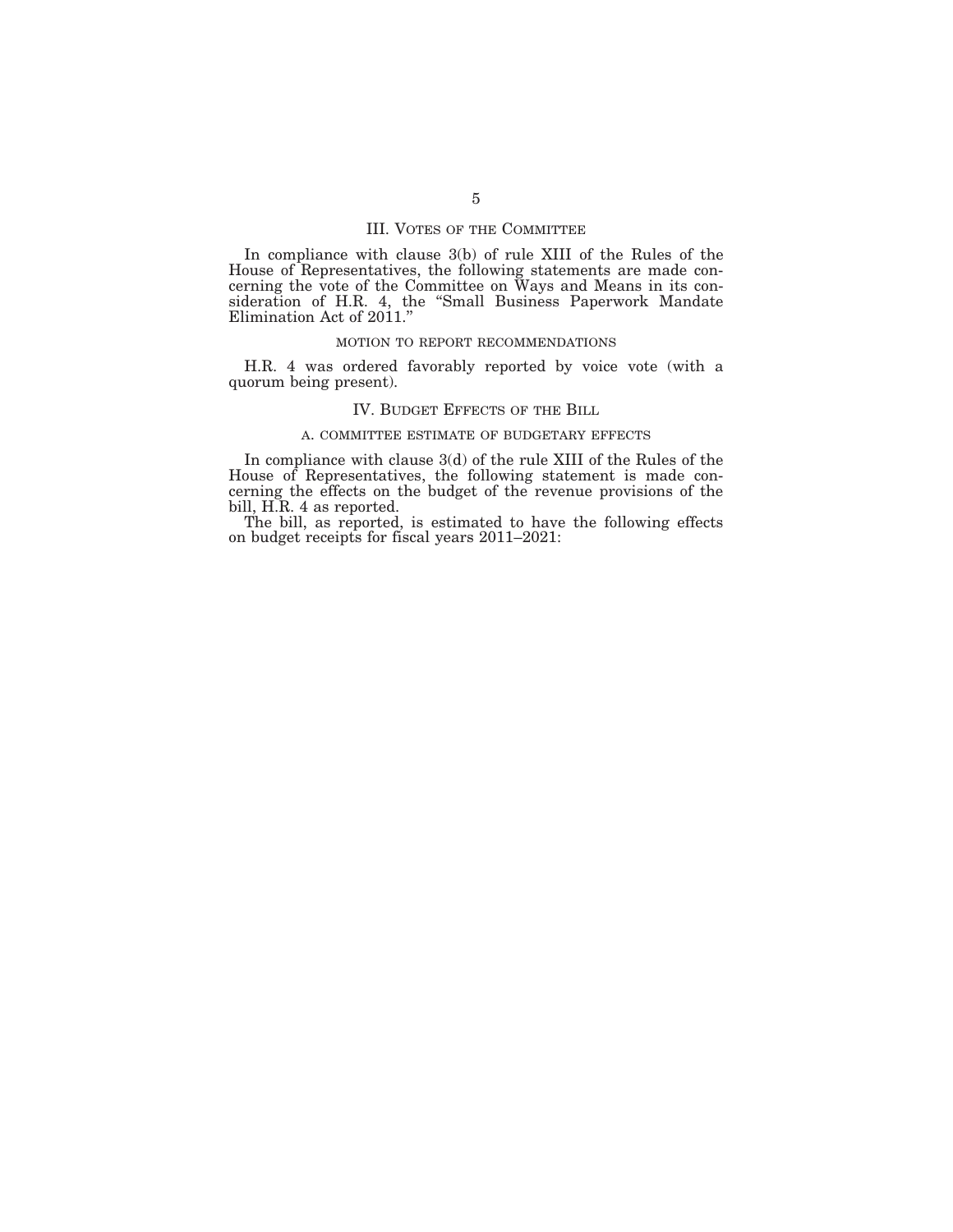| 2014 2015 | [Millions of dollars] | AND MEANS-FISCAL YEARS 2011-2021<br>2012 2013 | ESTIMATED REVENUE EFFECTS OF H.R. 4, "THE SWALL BUSINESS PAPERWORK MANDATE ELIMINATION ACT OF 2011," AS REPORTED BY THE COMMITTEE ON WAYS<br>Effective 2011<br>and the contribution of the contribution |
|-----------|-----------------------|-----------------------------------------------|---------------------------------------------------------------------------------------------------------------------------------------------------------------------------------------------------------|
|           |                       |                                               |                                                                                                                                                                                                         |

| n                                                                             |
|-------------------------------------------------------------------------------|
| ı                                                                             |
| o<br>ı                                                                        |
| ∽<br>¢<br>֠                                                                   |
| $\frac{1}{2}$<br>ł<br>٠.<br>∸<br>-<br>-<br>٠,<br>Ž<br>۰<br>i.<br>÷<br>١<br>L. |
|                                                                               |
|                                                                               |

| rovision                                                                       | <b>ffective</b> | 2011                  | 2012   | 2013     | 2014     | 2015     | 2016     | 2017     | 2018     | 2019     | 2020     | 2021     | $2011 - 16$ | $2011 - 21$ |
|--------------------------------------------------------------------------------|-----------------|-----------------------|--------|----------|----------|----------|----------|----------|----------|----------|----------|----------|-------------|-------------|
| <br>600<br>r certain payments of more than<br>Repeal 1099 information reportin | ă               |                       | $-263$ | $-2,785$ | $-1,995$ | $-2,064$ | $-2,135$ | $-2,309$ | $-2,413$ | $-2,523$ | $-2,636$ | $-2,782$ | $-9,242$    | $-21,905$   |
| total                                                                          |                 | :<br>:<br>:<br>:<br>: | $-263$ | $-2,785$ | $-1,995$ | $-2,064$ | $-2,135$ | $-2,309$ | $-2,413$ | $-2,523$ | $-2,636$ | $-2,782$ | $-9,242$    | $-21,905$   |
| Tarihin Danmarkin and Tarihin and                                              |                 |                       |        |          |          |          |          |          |          |          |          |          |             |             |

Joint Committee on Taxation.<br>Note: Details may not add to totals due to rounding.<br>Legend for "Effective" column: DOE = date of enactment. Note: Details may not add to totals due to rounding. Joint Committee on Taxation.

Legend for ''Effective'' column: DOE = date of enactment.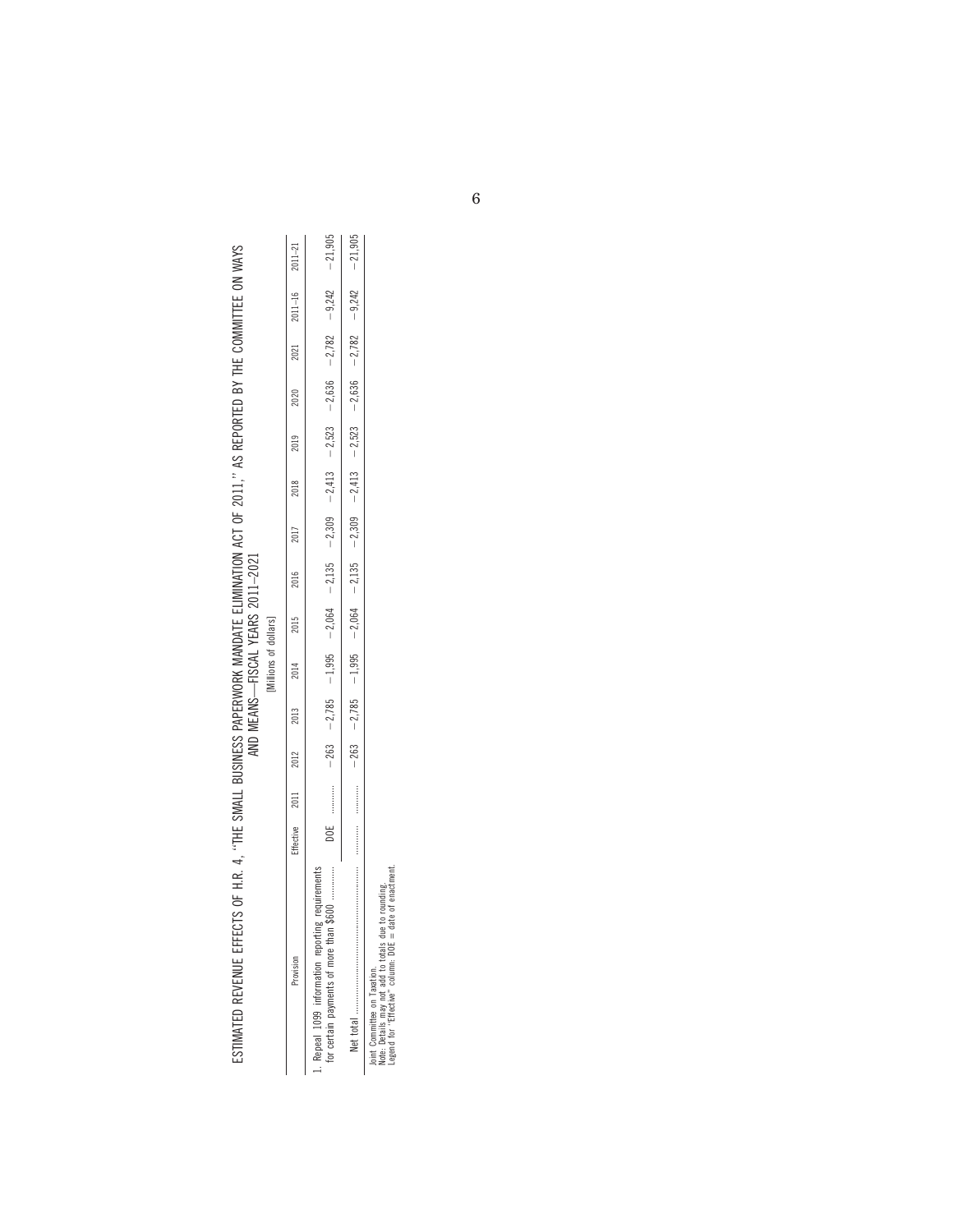### B. STATEMENT REGARDING NEW BUDGET AUTHORITY AND TAX EXPENDITURES BUDGET AUTHORITY

In compliance with clause  $3(c)(2)$  of rule XIII of the Rules of the House of Representatives, the Committee states that the bill involves no new or increased budget authority.

#### C. COST ESTIMATE PREPARED BY THE CONGRESSIONAL BUDGET OFFICE

In compliance with clause  $3(c)(3)$  of rule XIII of the Rules of the House of Representatives, requiring a cost estimate prepared by the CBO, the following statement by CBO is provided.

### U.S. CONGRESS, CONGRESSIONAL BUDGET OFFICE, *Washington, DC, February 18, 2011.*

Hon. DAVE CAMP, *Chairman, Committee on Ways and Means, House of Representatives, Washington, DC.* 

DEAR MR. CHAIRMAN: The Congressional Budget Office has prepared the enclosed cost estimate for H.R. 4, the Small Business Paperwork Mandate Elimination Act of 2011.

If you wish further details on this estimate, we will be pleased to provide them. The staff contacts are Kalyani Parthasarathy (CBO) and Pamela Moomau (JCT).

Sincerely,

### DOUGLAS W. ELMENDORF.

Enclosure.

### *H.R. 4—Small Business Paperwork Mandate Elimination Act of 2011*

H.R. 4 would repeal certain scheduled expansions in information reporting requirements. The staff of the Joint Committee on Taxation (JCT) estimates that enacting the legislation would increase federal budget deficits by \$21.9 billion over the 2011–2021 period, reflecting reductions in revenues.

The legislation would repeal an expansion currently scheduled to take effect in 2012 of information that businesses must report to the recipients of certain payments, as well as to the Internal Revenue Service, on form 1099. Beginning in 2012, certain payments not previously subject to 1099 reporting requirements, including those made to corporations and those made for property, will become subject to the reporting requirements. The repeal of this expansion would reduce revenues by an estimated \$21.9 billion over the 2011–2021 period, as shown in the following table. Because enacting H.R. 4 would affect revenues, pay-as-you-go procedures apply. (All effects are on-budget.)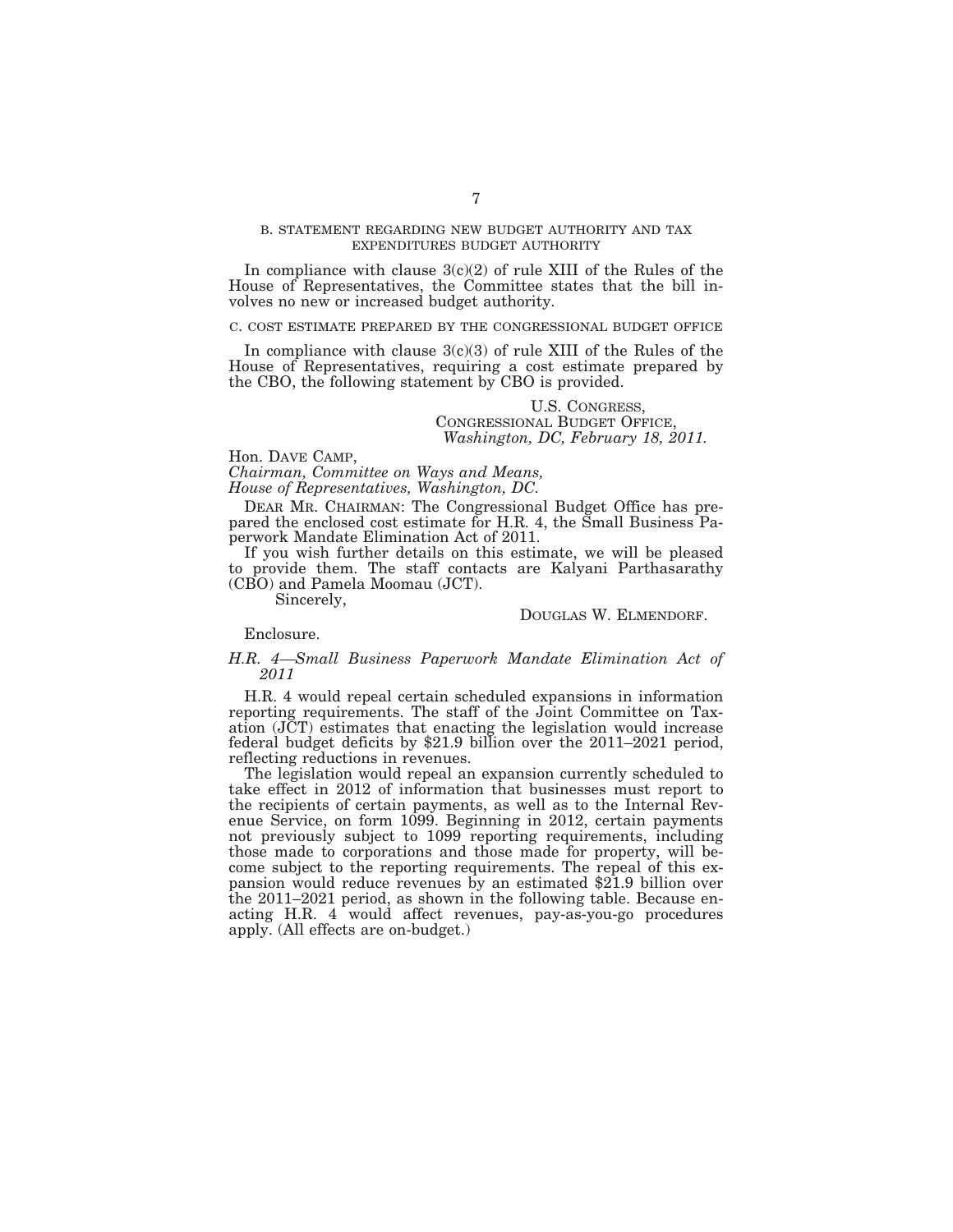|                                                          |     |        |          |          |          | fiscal vear |          |          |          |          |          |              |              |
|----------------------------------------------------------|-----|--------|----------|----------|----------|-------------|----------|----------|----------|----------|----------|--------------|--------------|
|                                                          | 201 | 2012   | 2013     | 2014     | 2015     | 2016        | 2017     | 2018     | 2019     | 2020     | 2021     | $011 - 2016$ | $011 - 202i$ |
| 医皮肤病 医皮肤病 医皮肤病 医血管切除术 医血管切除术 医血管切除术 医血管切除术 医血管切除术 医血管切除术 |     | $-263$ | $-2,785$ | $-1,995$ | $-2,064$ | $-2,135$    | $-2,309$ | $-2,413$ | $-2,523$ | $-2,636$ | $-2,782$ | $-9,242$     | 21,905       |
|                                                          |     |        |          |          |          |             |          |          |          |          |          |              |              |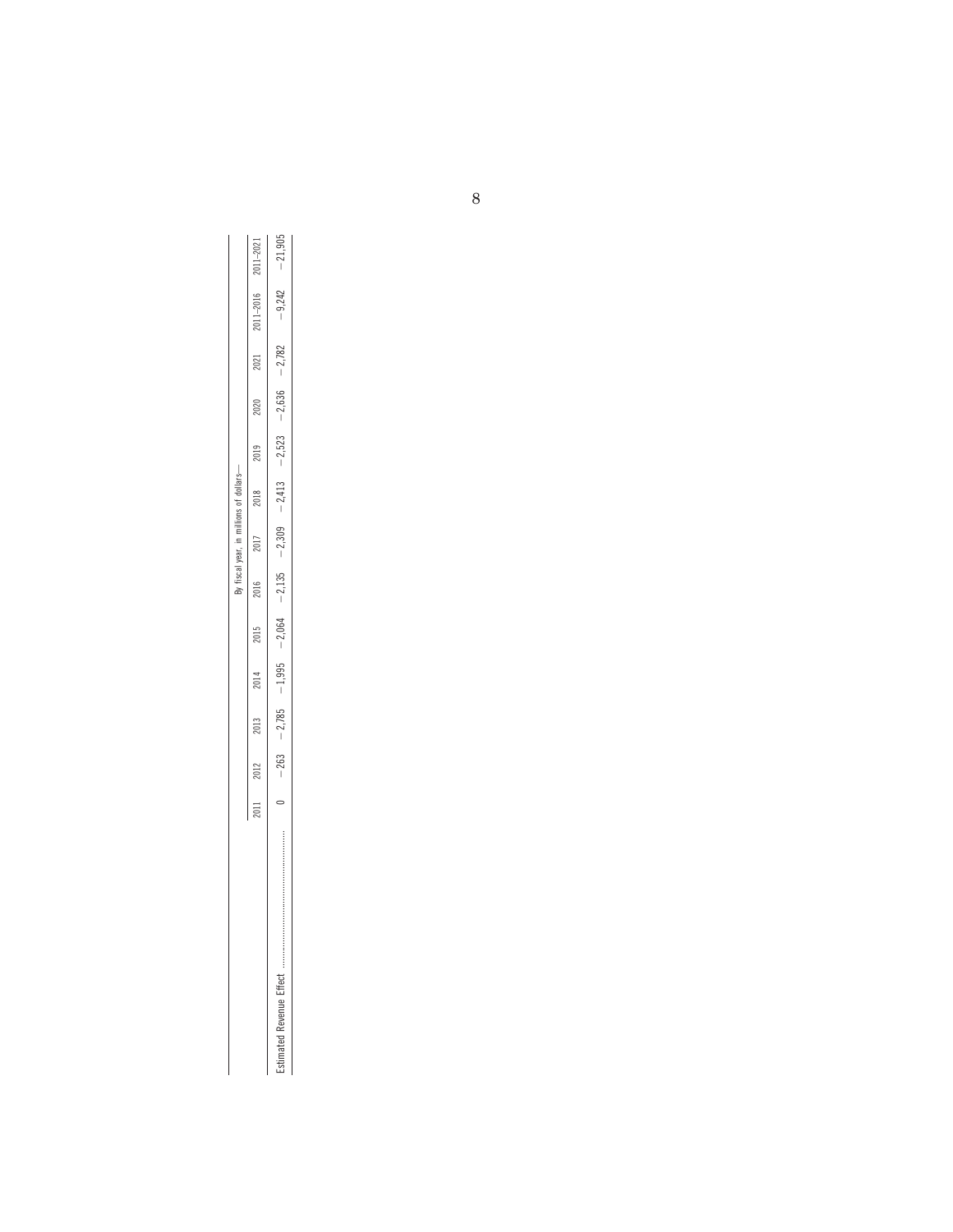JCT has determined that the bill contains no intergovernmental or private-sector mandates as defined in the Unfunded Mandates Reform Act.

The CBO staff contact for this estimate is Kalyani Parthasarathy. The estimate was approved by Frank Sammartino.

### D. MACROECONOMIC IMPACT ANALYSIS

In compliance with clause 3(h)(2) of rule XIII of the Rules of the House of Representatives, the following statement is made by the Joint Committee on Taxation with respect to the provisions of the bill amending the Internal Revenue Code of 1986: The effects of the bill on economic activity are so small as to be incalculable within the context of a model of the aggregate economy.

### V. OTHER MATTERS TO BE DISCUSSED UNDER THE RULES OF THE **HOUSE**

### A. COMMITTEE OVERSIGHT FINDINGS AND RECOMMENDATIONS

With respect to clause  $3(c)(1)$  of rule XIII of the Rules of the House of Representatives (relating to oversight findings), the Committee advises that it was a result of the Committee's oversight review concerning the tax compliance burden on taxpayers that the Committee concluded that it is appropriate to report the bill favorably to the House of Representatives with the recommendation that the bill do pass.

#### B. STATEMENT OF GENERAL PERFORMANCE GOALS AND OBJECTIVES

With respect to clause  $3(c)(4)$  of rule XIII of the Rules of the House of Representatives, the Committee advises that the bill contains no measure that authorizes funding, so no statement of general performance goals and objectives for which any measure authorizes funding is required.

### C. INFORMATION RELATING TO UNFUNDED MANDATES

This information is provided in accordance with section 423 of the Unfunded Mandates Reform Act of 1995 (P.L. 104–4).

The Committee has determined that the bill does not contain Federal mandates on the private sector. The Committee has determined that the bill does not impose a Federal intergovernmental mandate on State, local, or tribal governments.

#### D. APPLICABILITY OF HOUSE RULE XXI 5(b)

Rule XXI 5(b) of the Rules of the House of Representatives provides, in part, that ''A bill or joint resolution, amendment, or conference report carrying a Federal income tax rate increase may not be considered as passed or agreed to unless so determined by a vote of not less than three-fifths of the Members voting, a quorum being present.'' The Committee has carefully reviewed the provisions of the bill, and states that the provisions of the bill do not involve any Federal income tax rate increases within the meaning of the rule.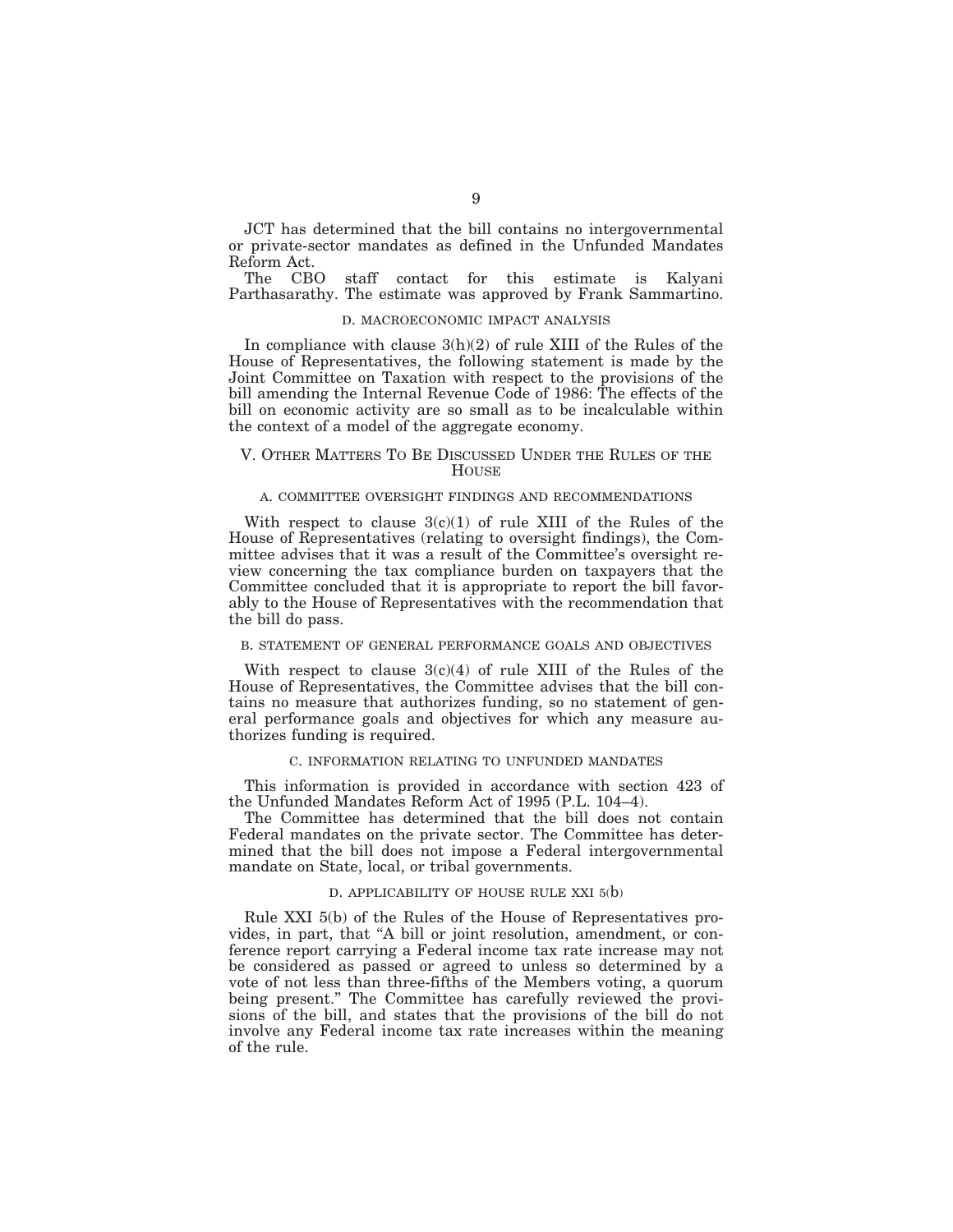#### E. TAX COMPLEXITY ANALYSIS

Section 4022(b) of the Internal Revenue Service Reform and Restructuring Act of 1998 (the "IRS Reform Act") requires the staff of the Joint Committee on Taxation (in consultation with the Internal Revenue Service and the Treasury Department) to provide a tax complexity analysis. The complexity analysis is required for all legislation reported by the Senate Committee on Finance, the House Committee on Ways and Means, or any committee of conference if the legislation includes a provision that directly or indirectly amends the Internal Revenue Code and has widespread applicability to individuals or small businesses. The staff of the Joint Committee on Taxation has identified only one such provision, which is discussed below. Pursuant to clause  $3(h)(1)$  of rule XIII of the Rules of the House of Representatives, a summary description of that provision is provided, along with an estimate of the number and type of affected taxpayers, and a discussion regarding the relevant complexity and administrative issues.

Following the analysis of the staff of the Joint Committee on Taxation are the comments of the IRS and Treasury.

#### REPEAL OF EXPANDED INFORMATION REPORTING FOR PAYMENTS WITH RESPECT TO PROPERTY OR PAYMENTS MADE TO CORPORATIONS

### *Summary description of provision*

Under the provision, section 6041 is amended to delete references to gross proceeds from property, a requirement that payments to corporations be reported, and a grant of additional regulatory authority. Accordingly, the changes to section 6041 enacted under section 9006 of the Patient Protection and Affordable Care Act are repealed in their entirety.

As a result of the repeal, taxpayers are not required to file an information return for all payments aggregating \$600 or more in a calendar year to any single corporation payee (except a tax-exempt corporation). Second, the payments to be reported do not include gross proceeds paid in consideration for property.

### *Number of affected taxpayers*

It is estimated that the provision will affect more than 10 percent of individual or small business tax returns.

#### *Discussion*

According to the Government Accountability Office, only eight percent of approximately 50 million small businesses with less than \$10 million in assets filed miscellaneous information return Form 1099–MISC.14 If greater reporting from small businesses were available, it is possible that the IRS could more readily identify areas of underreported income of the payees. In general, the more payments to which information reporting and/or withholding applies, the greater the improvement in compliance.15 However,

<sup>&</sup>lt;sup>14</sup> Government Accountability Office, *IRS Could Do More to Promote Compliance by Third*<br>*Parties with Missellaneous Income Reporting Requirements*, GAO-09-238 (January 2009).<br><sup>15</sup> See e.g., "Tax Year 2001 Individual Inc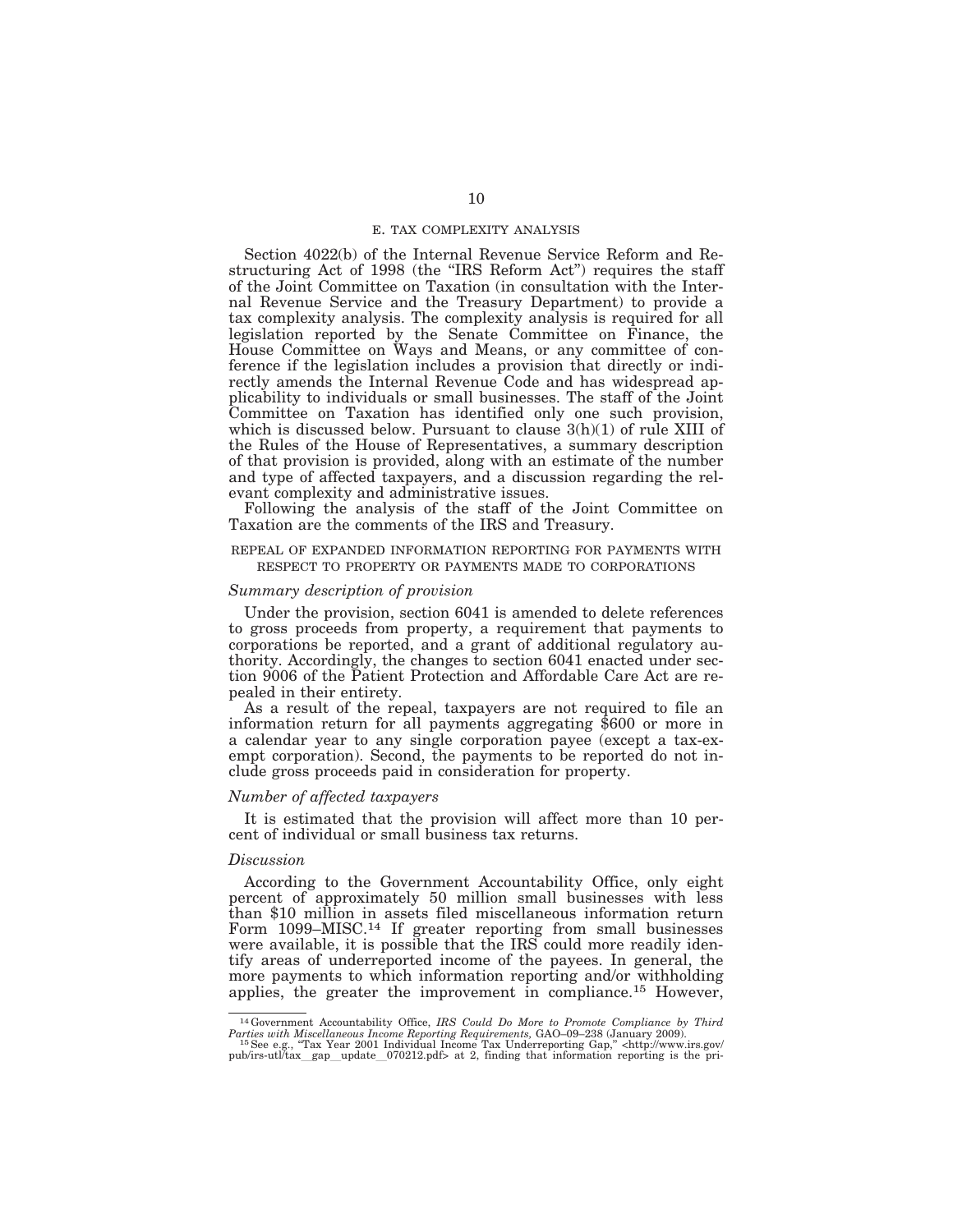since the reporting requirements were expanded, numerous critics have pointed to disproportionate additional administrative burden on those required to comply with the reporting obligations. Thus, requiring information reporting for all payments aggregating \$600 or more in a calendar year to a corporation and for payments for property may outweigh the enhanced taxpayer compliance.

At the time the expanded provisions were under consideration, a complexity analysis  $^{16}$  suggested that the widespread use of computer technology to process and store business information should minimize the burden associated with generating and transmitting the information necessary to comply with the provision, regardless of the extent to which the taxpayer is currently subject to information reporting. Although the additional burden of expanded reporting would have depended on the extent to which taxpayers subject to the provision already had adequate procedures and systems in place to comply with existing information reporting requirements,17 uncertainty about the scope of the expansion, and the lack of administrative guidance to date has made it difficult for taxpayers to determine what steps would be necessary to comply with the expanded reporting. Repeal of the additional information reporting requirements avoids the need for small businesses to develop new bookkeeping systems necessary in time for implementation of the expanded reporting in 2012. In addition, it relieves the IRS of the need to develop new forms and outreach programs to educate the public about the changes in reporting obligations.

#### *Comments from IRS and Treasury*

No guidance would be required.

The relevant forms and instructions would not need to be modified (Forms 1099, 1098, 3921, 3922, 5498, and W–2G), and the instructions for certain other information returns and publications would not need to be revised to reflect the elimination of the exception for payments to corporations and the exception for payments other than for services.

The IRS would not need to modify existing tax systems to reflect this provision.

### F. CONGRESSIONAL EARMARKS, LIMITED TAX BENEFITS, AND LIMITED TARIFF BENEFITS

With respect to clause 9 of rule XXI of the Rules of the House of Representatives, the Committee has carefully reviewed the provisions of the bill, and states that the provisions of the bill do not contain any congressional earmarks, limited tax benefits, or limited tariff benefits within the meaning of the rule.

mary differentiator in compliance rates. See also, Joseph Bankman, "Eight Truths About Collecting Taxes from the Cash Economy," 117 Tax Notes 506, 511 (2007).<br><sup>16</sup> See, Senate Finance Committee, "America's Healthy Future A

<sup>(</sup>October 19, 2009), pp. 365–366. 17See e.g., Government Accountability Office, *Costs and Uses of Third-Party Information Re-*

*turns,* November 2007, GAO–08–266, available at <http://www/gao.gov/new.items/d08266.pdf>, wherein the GAO, based on its case studies, found the compliance costs associated with filing information returns to be "relatively low."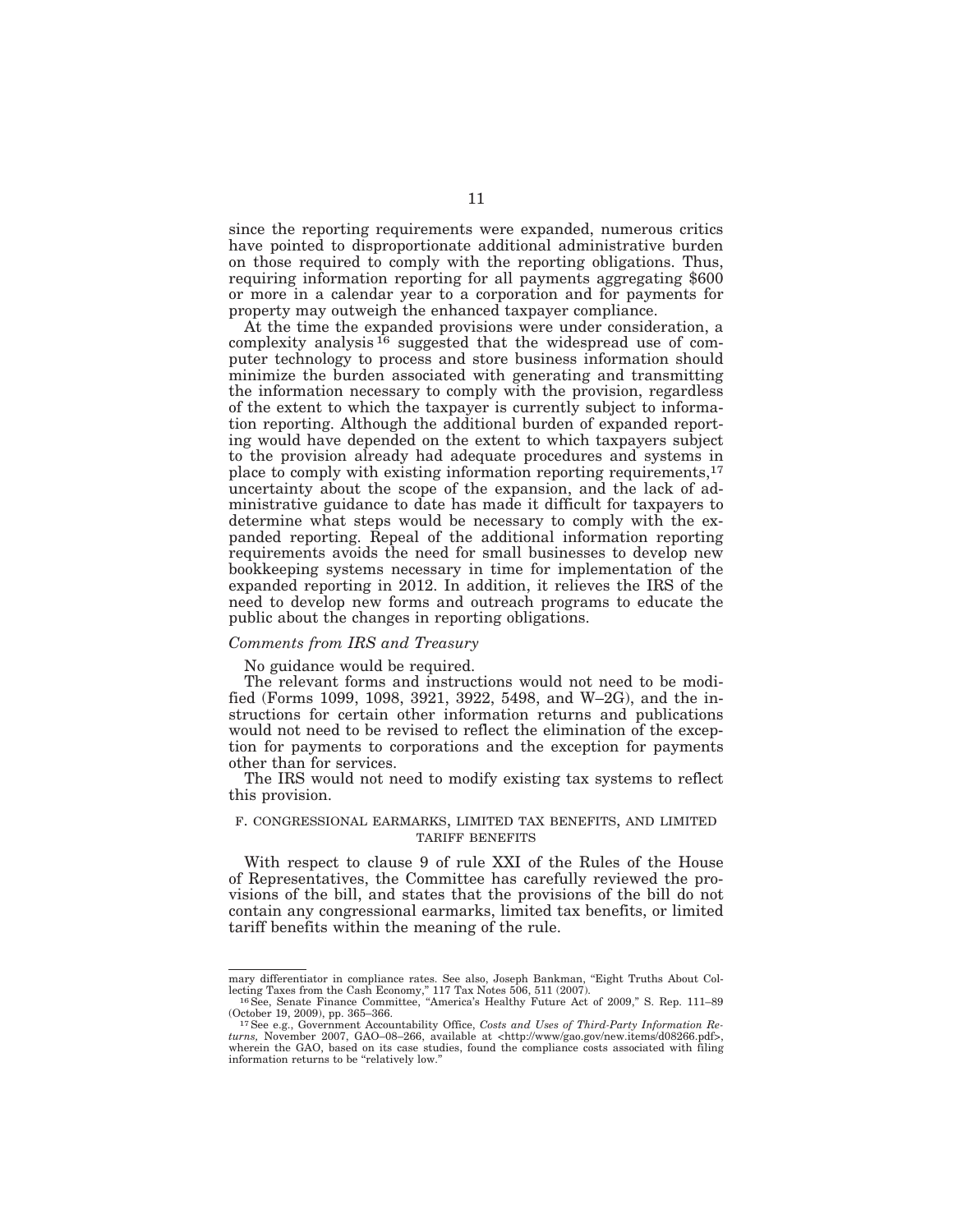#### VI. CHANGES IN EXISTING LAW MADE BY THE BILL, AS REPORTED

In compliance with clause 3(e) of rule XIII of the Rules of the House of Representatives, changes in existing law made by the bill, as reported, are shown as follows (existing law proposed to be omitted is enclosed in black brackets and existing law in which no change is proposed is shown in roman):

#### **PATIENT PROTECTION AND AFFORDABLE CARE ACT**

\* \* \* \* \* \* \*

## TITLE IX—REVENUE PROVISIONS

#### SUBTITLE A—REVENUE OFFSET PROVISIONS

### \* \* \* \* \* \* \* **[SEC. 9006. EXPANSION OF INFORMATION REPORTING REQUIRE-MENTS.**

ø(a) IN GENERAL.—Section 6041 of the Internal Revenue Code of 1986 is amended by adding at the end the following new subsections:

ø''(h) APPLICATION TO CORPORATIONS.—Notwithstanding any regulation prescribed by the Secretary before the date of the enactment of this subsection, for purposes of this section the term 'person' includes any corporation that is not an organization exempt from tax under section 501(a).

<sup>"(i)</sup> REGULATIONS.—The Secretary may prescribe such regulations and other guidance as may be appropriate or necessary to carry out the purposes of this section, including rules to prevent duplicative reporting of transactions.''.

ø(b) PAYMENTS FOR PROPERTY AND OTHER GROSS PROCEEDS.— Subsection (a) of section 6041 of the Internal Revenue Code of 1986 is amended—

 $(1)$  by inserting "amounts in consideration for property," after ''wages,'',

 $[(2)$  by inserting "gross proceeds," after "emoluments, or other'', and

 $(3)$  by inserting "gross proceeds," after "setting forth the amount of such''.

 $(c)$  EFFECTIVE DATE.—The amendments made by this section shall apply to payments made after December 31, 2011.

\* \* \* \* \* \* \*

### **SECTION 6041 OF THE INTERNAL REVENUE CODE OF 1986**

#### **SEC. 6041. INFORMATION AT SOURCE.**

(a) PAYMENTS OF \$600 OR MORE.—All persons engaged in a trade or business and making payment in the course of such trade or business to another person, of rent, salaries, wages, [amounts in consideration for property,<sup>j</sup> premiums, annuities, compensations, remunerations, emoluments, or other [gross proceeds,] fixed or determinable gains, profits, and income (other than payments to which section  $6042(a)(1)$ ,  $6044(a)(1)$ ,  $6047(e)$ ,  $6049(a)$ , or  $6050N(a)$